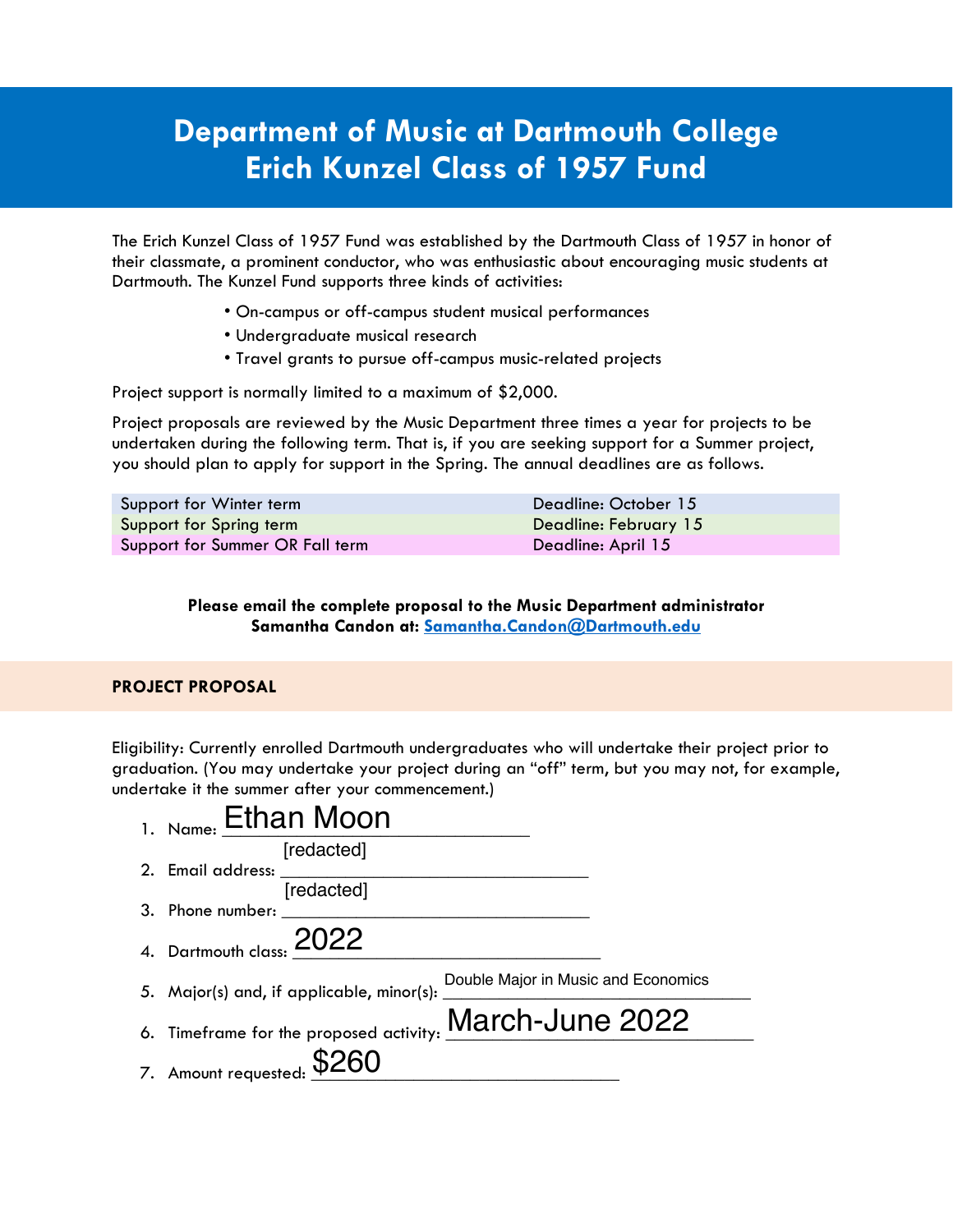8. Project description ( $\approx$  500 words): Describe the work you plan to undertake and explain how your project relates to other music-related activities in your life, whether or not connected to Dartmouth.

In Dartmouth's 5032-word charter, the word "Indian" is used eight times. The phrase " Indian Natives" is used three times, and equally as many times is this group of people referred to as "savage." Dartmouth was founded, ostensibly, to uplift the Native American population in the Upper Valley, or perhaps that is just the White Savior narrative that the institution has worked hard to maintain.

Few historical records track Dartmouth's dynamic social hierarchy as well as music. The words sung, the people who perform, and the places that get to host performances outline a history of social power that continues today. For example, women were neglected in the Alma Mater for sixteen years after their arrival; Native Americans were called heathens in a popular campus song; an acapella group which got its name from the word injun -- a slur for North American Indian -- just took its first Native American singer this academic year.

The goals of this project are to: 1) hold Dartmouth accountable for its musical past, 2) give the people this music hurt a chance to tell their story, and 3) preserve lost music for future scholars to engage and research with. This project is not meant to be vindictive or a way to shame the administration, but a narrative that brings musical injustice at Dartmouth to light. Ultimately, by looking at forms of music such as sports cheers or sorority chants, I hope my project challenges current notions of what music at Dartmouth is and how people engage with it.

I propose to use funds from the Erich Kunzel Fund to digitize audio and audio-visual primary sources. Dartmouth has a wealth of recordings of music from the 1940s until today. However, many of these recording have been "lost." That is to say, they are so difficult to access due to their age that students interested in studying this material may not be able to hear or see them. For example, some of the earliest records of music at Dartmouth require a special type of reed needle to be played, as current diamond-tipped record players would ruin the disc. This special type of record player is not readily available at Dartmouth, thus I believe it is important to digitize these sources so that future students and researchers can access them.

This project has had a profound impact on the way that I engage with music both at Dartmouth and in everyday life. I cannot absent-mindedly listen to music without thinking: where did this music come from? What is the flip-side of the narrative this artist is putting out there? Funding from the Erich Kunzel Fund will give me the space to confront these question head-on as I outline a path forward for musical understanding at Dartmouth.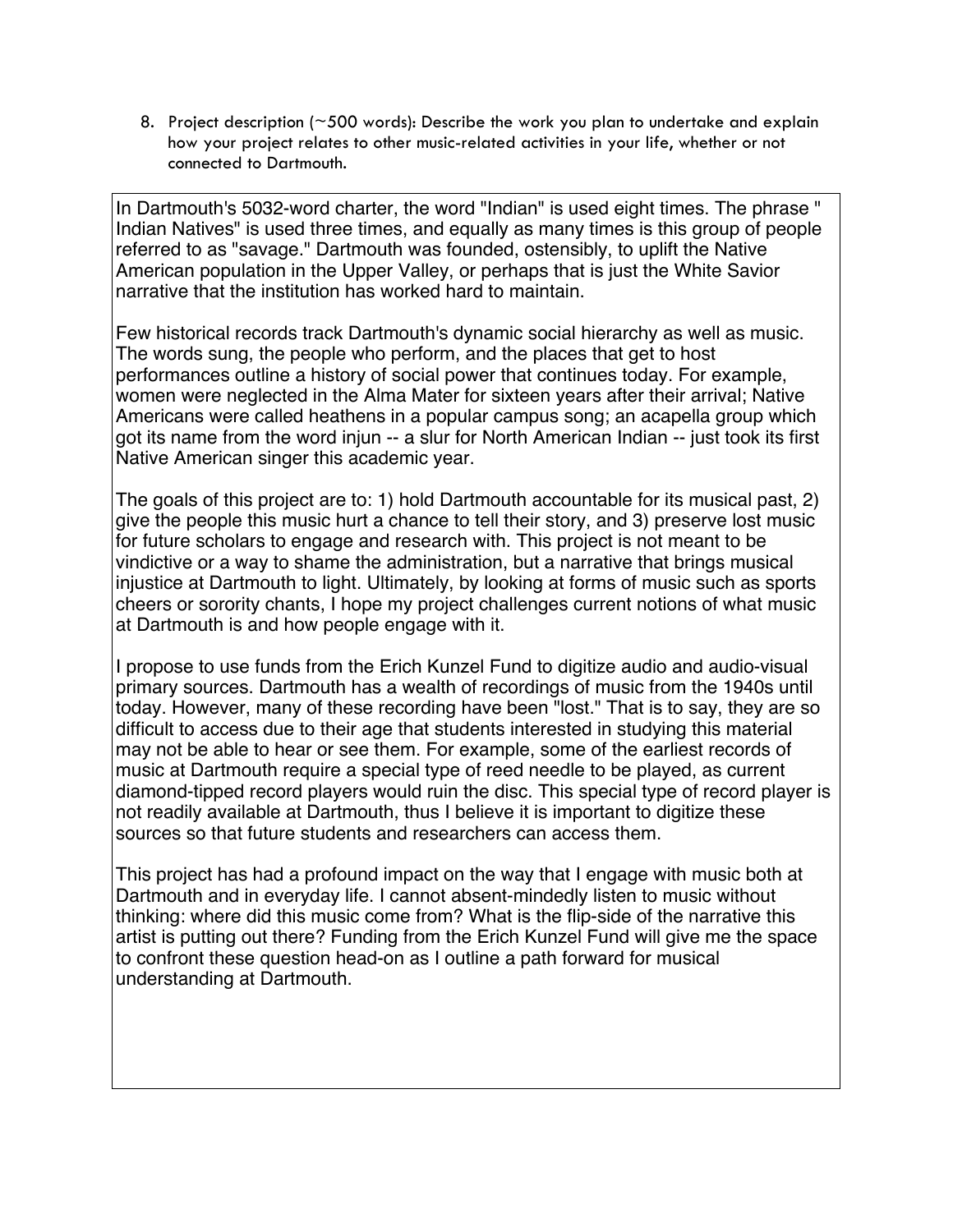9. Project preparation (~300 words): Describe any preparation you have undertaken or plan to undertake prior to the start of your project.

I have spent the past several years collecting primary music sources related to Dartmouth. Some of these sources include song books, notated music, and even non-fiction prose that happens to use a line or two of song in the cover page. Independently collecting and researching these materials outside of a class setting has allowed me to explore facets of music that I otherwise would have ignored (e.x., Greek life chants). Curious about the topic but not wanting to become overbearing, I started asking friends about these questions. Why do we engage with acapella when we know its somewhat insidious inception? What started as a pet project became a way for my to connect with people around me and start a dialogue about the music students immerse themselves in.

I have also worked closely with Digitial by Dartmouth Library. Professor Laura Braunstein has graciously agreed to work with me, even going so far as to offer me a position to work in the digitzation lab, getting first-hand experience in the preservation of historical documents. With the digital team, I have started assembling a master list of sources in Rauner and online that we hope to turn into Dartmouth's first digital collection dedicated exclusively to music. Working with the Rauner staff, I have started digitizing first-edition scores of music, comparing cross sections of music across time to examine its changes. Finally, I have spent time in Jones Media Center to gather audio-visual information that I hope to permanently digitize for the future.

10.List any coursework or extracurricular activities, whether or not in the Music Department, relevant to your project ( $\sim$ 300 words).

Coursework in Music:

- MUS 3.02: Covers, Theft, & Musical Borrowing - MUS 18.02: Hip-Hop in the United States - MUS 42: Early Classical Music - MUS 46: Video Games & The Meaning of Life - MUS 51: Oral Tradition Musicianship - MUS 99: Proseminar Other Coursework & Rational: - RUSS 38.06: Post-Soviet Russia -- I wrote my final paper in this course about the evolution of Russian music (particuarly the dichotomy between Tchaikovsky and The Five) as a reflection of Russification under Alexander III. - MES 12.02: Modern Iraq: Society & Politics -- I wrote my final paper in this course about music as a form of propaganda in the Middle East.